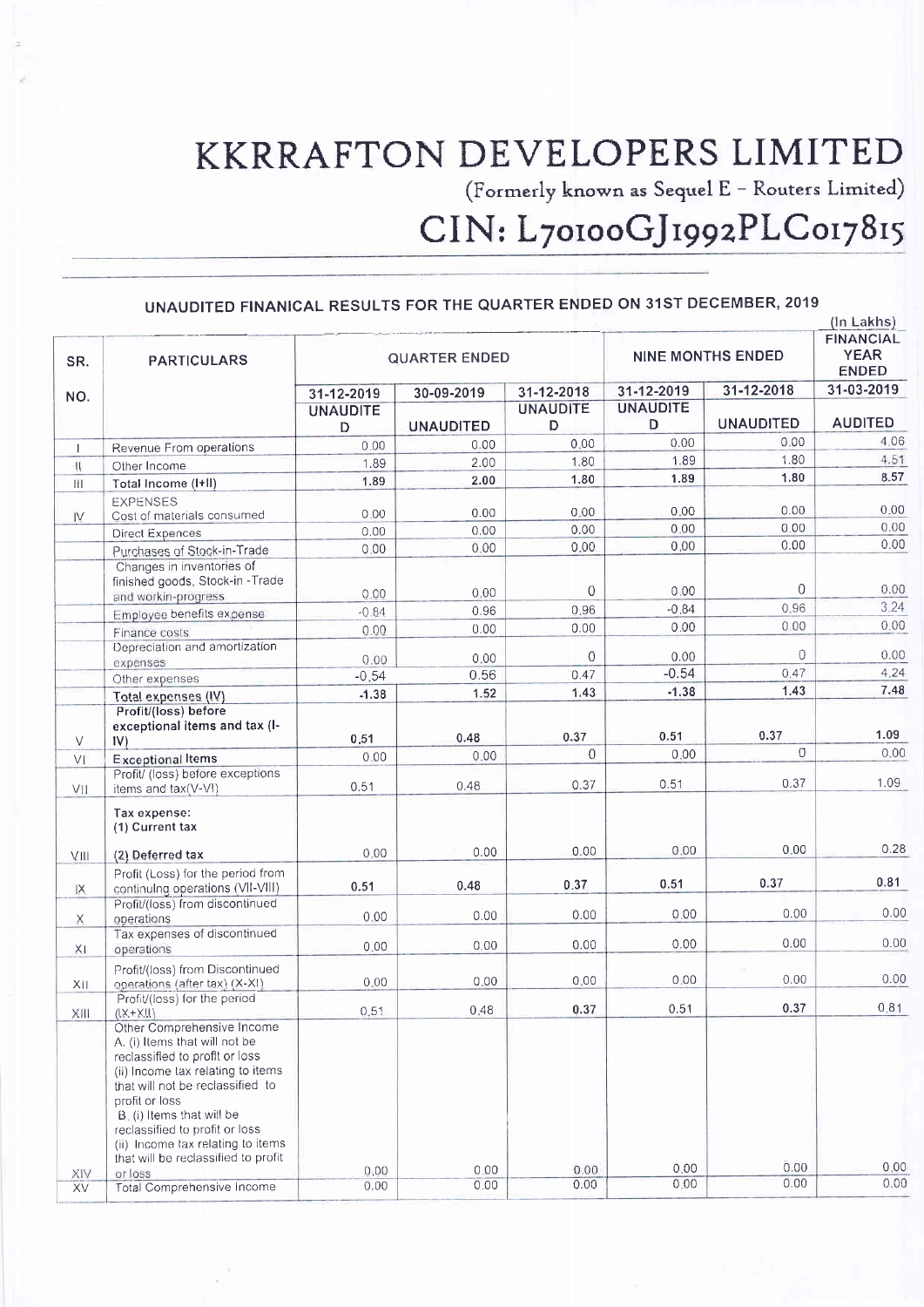|             | for the period<br>(XIII+XIV)Comprising Profit<br>(Loss) and<br>Other.comprehensive Income<br>for the period) |      |      |      |      |      |      |
|-------------|--------------------------------------------------------------------------------------------------------------|------|------|------|------|------|------|
|             | Earnings per equity share (for<br>continuing operation):<br>(1) Basic                                        |      |      |      |      |      |      |
| XVI.        | (2) Diluted                                                                                                  | 0.09 | 0.09 | 0.07 | 0.09 | 0.07 | 0.14 |
|             | Earnings per equity share (for<br>discontinued operation):<br>$(1)$ Basic                                    |      |      |      |      |      |      |
| <b>XVII</b> | (2) Diluted                                                                                                  | 0.00 | 0.00 | 0.00 | 0.00 | 0.00 | 0.00 |
|             | Earning per equity share (for<br>discontinued & continuing<br>operation)<br>(1) Basic                        |      |      |      |      |      |      |
| <b>XVII</b> | (2) Diluted                                                                                                  | 0.09 | 0.09 | 0.07 | 0.09 | 0.07 | 0.14 |

#### NOTES:- NOTES:-

The above results have been reviewed by the Audit Committee and taken on record by the Board of (1)<br>1) Directors at their meeting held on 11.02.2020

1) Directors at their meeting held on 11.02.2020

Previous Year / Periods figures have been regrouped / rearranged to the extent Previous Year / Periods figures have been regrouped / rearranged to the extent 2)

#### 2) necessary.

3) The Auditors of the company has carried out the Limited Review for the financial results for the Quarter ended 31.12.2019

4) The investors complaints / queries received and disposed off during the quarter ended on 31.12.2019

Pending at the beginning of Quarter : 0 **Disposed off during the quarter disposed of the quarter**  $\cdot$  0 Quarter : <sup>0</sup>

Received during the Quarter :0

0 **Decision Lying unresolved at the end if the quarter** : 0

Dε

e 11 02.2020 e 1 1 <sup>022020</sup> Place: Ahmedabad



Regd. Office: 1, Ankur Complex, 2<sup>nd</sup> Floor, B/h. Town Hall, Opp. Hasubhai Chambers, Ellisbridge, Ahmedabad - 380 006. (O) - +91-79-40329745 Mail us atr- <u>sequelerou(@gmail.com, http://www</u>.sequel-e-routersltd.con